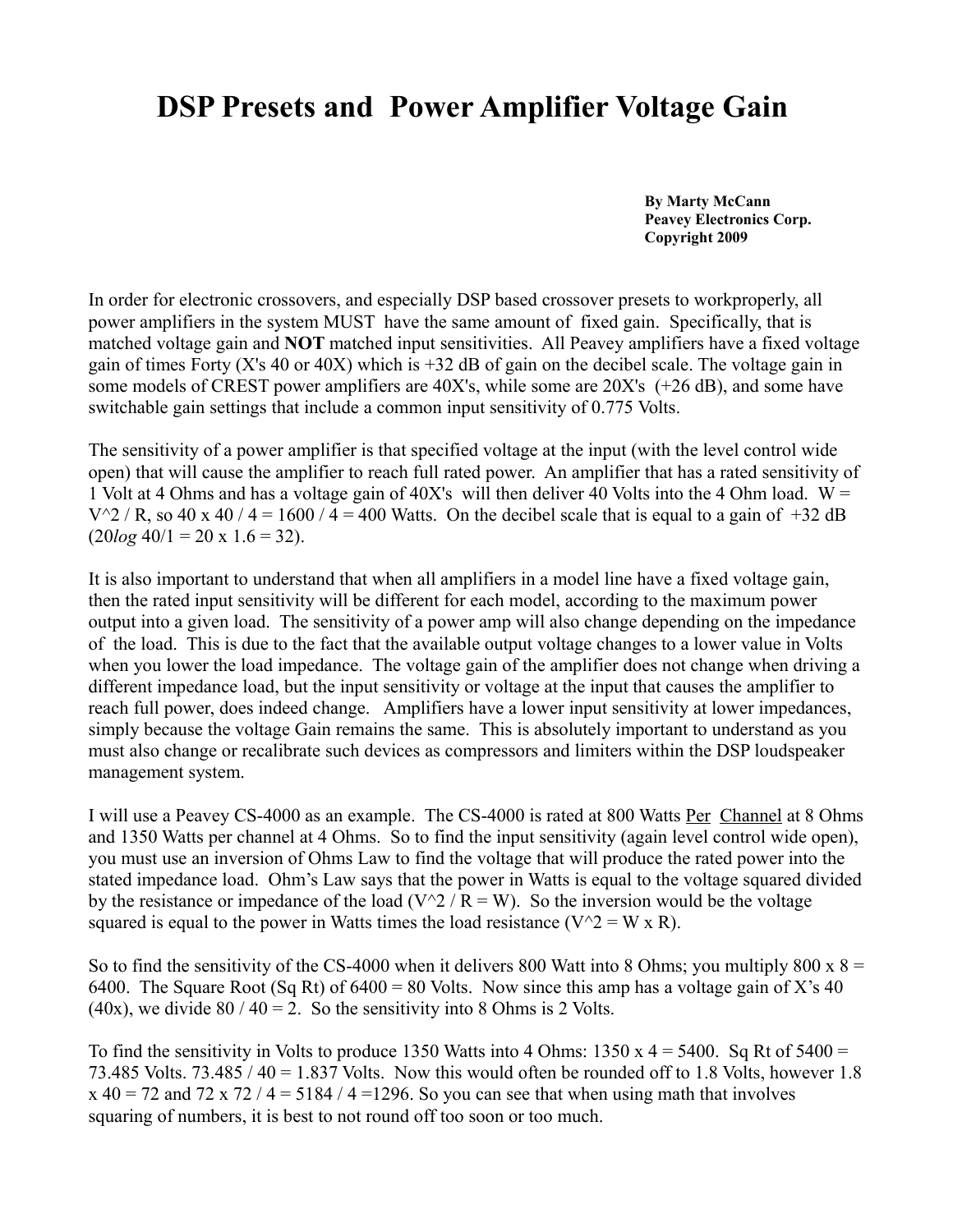So with the above mathematical foundation you should be able to use the published specifications of any brand of power amplifier to figure out for yourself what the voltage gain might be. I would suggest that each of you urge manufactures to publish the sensitivity into all rated load impedances. Many manufacturers only rate the gain in dB, but most folks that are beginning to get into DSP can not convert dB to the actual voltage gain. Both specifications should be published. Ink is cheap, electrons and bits sent down the Internet pipe, are cheaper yet.

Now for the bad news (for some of you). There are manufacturers that sell power amplifiers with voltage gains that are NOT fixed within a model line, "As they should be" (my quote) in our 21st century where we routinely employ digital signal processors. One way to quickly determine whether the voltage gain is fixed in a given line of models is to examine the specifications. If a model line has say four models with 4 different power levels (example 500W, 760W, 1065W, and 1350W into 4 Ohms); **but**, if all four models have the identical input sensitivity of say 0.775 Volts (or 1.2, or 1.4 Volts), then the gain is NOT fixed within that model line. If the input sensitivity were 0.775 Volts, then in order respectively, the voltage gains for the four amps above would be: times's 57.7, time's 71, time's 84.2, and time's 94.8 respectively. Drive these four amps with a DSP that is expecting a common fixed voltage gain, and you will have severe frequency response problems and possible reliability issues as well.

Two of our biggest competitors of power amplifiers are Crown and QSC. These are both of course very reputable manufacturers, however (I am sorry to report) that many of their products within a given model line do NOT have a FIXED Voltage gain. There are other manufacturers that "resemble this remark" also.

I have seen models with a voltage gain as high as X's 126. 20 Log V1/V2 =  $X$  dB difference in gain. So,  $126 / 40 = 3.125$ ; Log  $3.125 = 0.49485$ .  $0.49485 \times 20 = 9.897$  dB. If you had one of this manufacturers amplifier models that had a X's 126 Voltage gain, instead of a X's 40, your factory preset would be off by  $+10$  dB. On more than one occasion I have talked to customers that had just such an amplifier on the high frequency ribbon drivers in the Versarray VR-112 enclosures.

One customer's faulty linear logic, (which many innocently share) was that he was okay, because he turned down the level control on the front of the amplifier to limit his output power. This makes me want to say a few cuss words. Turning down the level control does NOT limit the amplifiers full output capability (in Watts). It only changes the SENSITIVITY as to what amount of voltage at the input causes the amplifier to reach it full rated output power in Watts. The amplifier now has a voltage gain of times 20 to reach 40 Volts. So if, you have a 400 Watt amplifier that is sensitive to 1 Volt into 4 Ohms, that would be 400 Watts (40 x 40 / 4 = 400). Now, if you turn the input level down to -6 dB, you changed the sensitivity and the voltage gain by -6 dB, you did **NOT** reduce the maximum power output to  $\frac{1}{4}$  (-6 dB), as it can still reach full rated power, but it would take twice the voltage at the input to reach the rated maximum power. As it would then be sensitive to 2 Volts at the input to reach 40 Volts at the output, which would now be a times 20 voltage gain.

Now, if you do have one of our digital signal processors for crossover functions and loudspeaker management, then if you must use amplifiers that are NOT fixed in Voltage gain within a model line; LEARN TO DO THE MATH, or buy a Peavey or a CREST power amp.